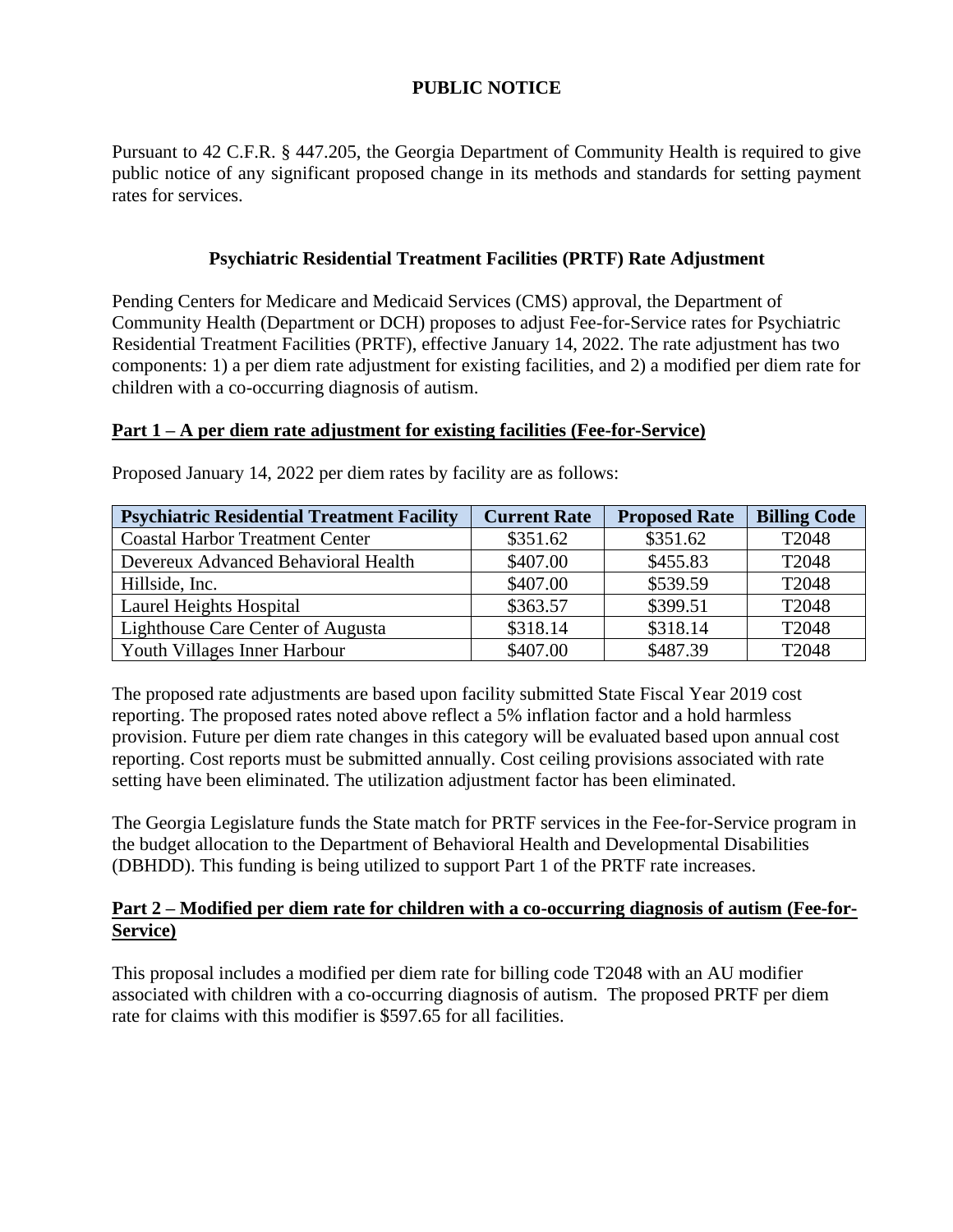| <b>Psychiatric Residential Treatment Facility</b> | <b>Current Rate</b> | <b>Proposed Rate</b> | <b>Billing Code</b> |
|---------------------------------------------------|---------------------|----------------------|---------------------|
| <b>Coastal Harbor Treatment Center</b>            | \$440.00            | \$597.65             | <b>T2048 (AU</b>    |
|                                                   |                     |                      | modifier)           |
| Devereux Advanced Behavioral Health               | \$440.00            | \$597.65             | <b>T2048 (AU</b>    |
|                                                   |                     |                      | modifier)           |
| Hillside, Inc.                                    | \$440.00            | \$597.65             | <b>T2048 (AU</b>    |
|                                                   |                     |                      | modifier)           |
| Laurel Heights Hospital                           | \$440.00            | \$597.65             | <b>T2048 (AU</b>    |
|                                                   |                     |                      | modifier            |
| Lighthouse Care Center of Augusta                 | \$440.00            | \$597.65             | <b>T2048 (AU</b>    |
|                                                   |                     |                      | modifier)           |
| Youth Villages Inner Harbour                      | \$440.00            | \$597.65             | <b>T2048 (AU</b>    |
|                                                   |                     |                      | modifier)           |

This proposed rate adjustment is based upon facility submitted State Fiscal year 2020 cost reporting. The increases noted above do not reflect a 5% inflation factor or a hold harmless provision. Future per diem rate changes in this category will be evaluated based upon annual cost reporting. Cost reports must be submitted annually.

The Georgia Legislature funds the State match for PRTF co-occurring children with an autism diagnosis in the Fee-for-Service program in the DCH budget.

The projected cost impact of these PRTF rate adjustments with a January 14, 2022 effective date is as follows:

| <b>SFY 2022</b>                                                    |                                |                    |                      |                              |  |
|--------------------------------------------------------------------|--------------------------------|--------------------|----------------------|------------------------------|--|
| <b>Bill Code Description</b>                                       | <b>Agency</b><br><b>Impact</b> | <b>State Funds</b> | <b>Federal Funds</b> | <b>Total</b><br><b>Funds</b> |  |
| Per Diem Rate Increase                                             | <b>DBHDD</b>                   | \$78,795.58        | \$182,549.64         | \$261,345.22                 |  |
| Per Diem Rate Increase<br>with co-occurring<br>diagnosis of autism | <b>DCH</b>                     | \$147,094.44       | \$340,780.98         | \$487,875.42                 |  |

| <b>SFY 2023</b>                                                    |                                |                    |                      |                              |  |
|--------------------------------------------------------------------|--------------------------------|--------------------|----------------------|------------------------------|--|
| <b>Bill Code Description</b>                                       | <b>Agency</b><br><b>Impact</b> | <b>State Funds</b> | <b>Federal Funds</b> | <b>Total</b><br><b>Funds</b> |  |
| Per Diem Rate Increase                                             | <b>DBHDD</b>                   | \$176,512.56       | \$346,177.88         | \$522,690.44                 |  |
| Per Diem Rate Increase<br>with co-occurring<br>diagnosis of autism | <b>DCH</b>                     | \$329,511.05       | \$646,239.77         | \$975,750.82                 |  |

This public notice is available for review at each county Division of Family and Children Services office. An opportunity for public comment will be held on **January 19, 2022 at 11:30 a.m., via Zoom WebEx audio**. There will be **no in-person** attendance at the Department of Community Health (DCH).